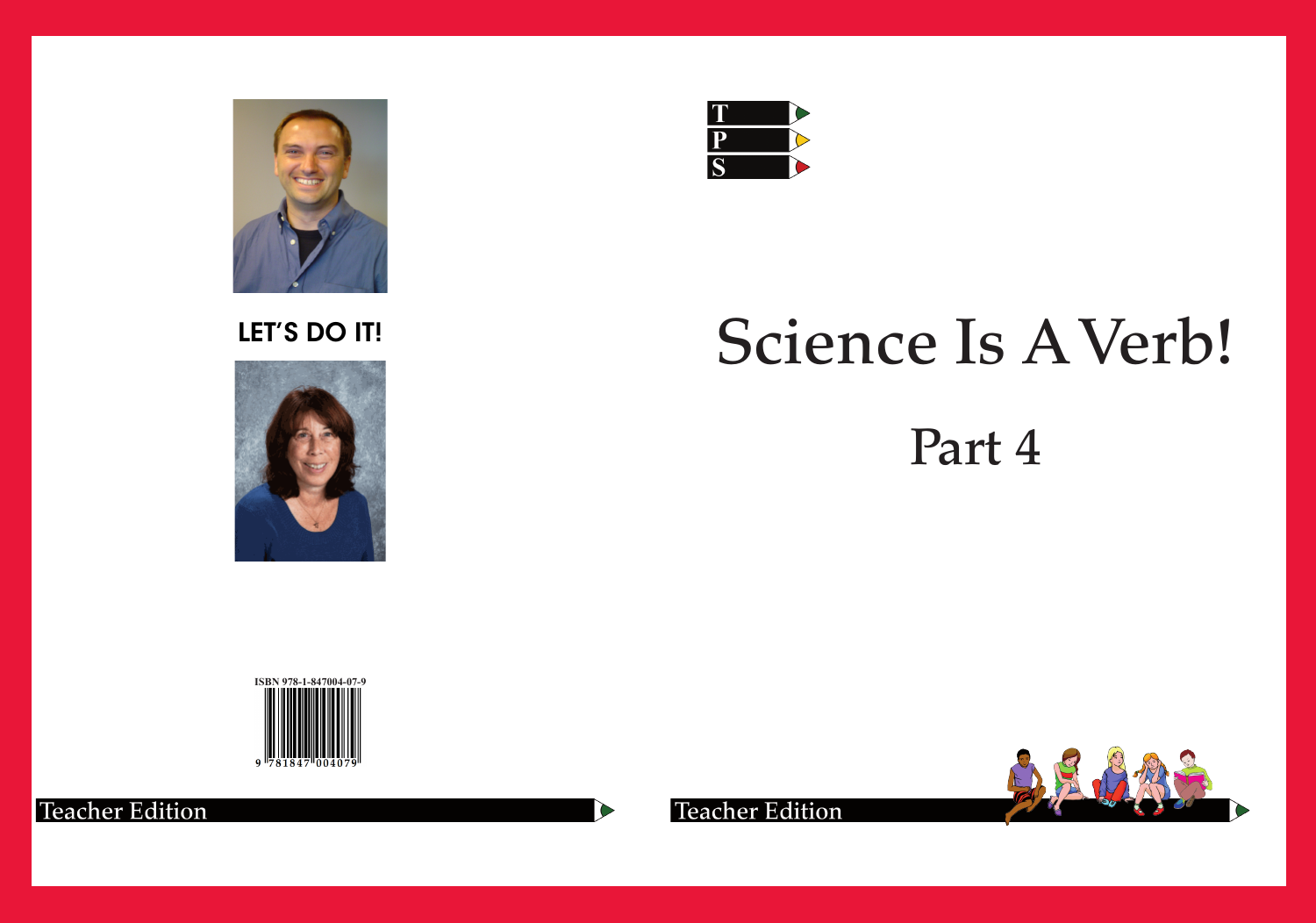## **Contents**

| <b>LAB TITLE</b>                                                                      | <b>PAGE</b> |
|---------------------------------------------------------------------------------------|-------------|
| <b>INTRODUCTION</b>                                                                   |             |
| <b>WHAT ENERGY COMES FROM THE SUN?</b>                                                |             |
| Students know energy comes from the Sun to Earth in the form of light.                | 1           |
| <b>HOW IS ENERGY STORED IN FUELS?</b>                                                 |             |
| Students know sources of stored energy take many forms, such as food, fuel,           | 5           |
| and batteries.                                                                        |             |
| <b>WHAT ARE THE DIFFERENT FORMS OF ENERGY?</b>                                        |             |
| Students know machines and living things convert stored energy to motion<br>and heat. | 10          |
| <b>HOW CAN ENERGY MOVE FROM PLACE TO PLACE?</b>                                       |             |
| Students know energy can be carried from one place to another by waves,               | 15          |
| such as water waves and sound waves, by electric current, and by moving               |             |
| objects.                                                                              |             |
| IS IT A SOLID, LIQUID, OR GAS?                                                        |             |
| Students know matter has three forms: solid, liquid, and gas.                         | 22          |
| IN WHAT WAYS CAN WATER CHANGE?                                                        |             |
| Students know evaporation and melting are changes that occur when the                 | 26          |
| objects are heated.                                                                   |             |
| <b>WHAT HAPPENS WHEN STEEL RUSTS?</b>                                                 |             |
| Students know that when two or more substances are combined, a new                    | 30          |
| substance may be formed with properties that are different from those of the          |             |
| original materials.                                                                   |             |
| <b>HOW BIG ARE ATOMS?</b>                                                             |             |
| Students know all matter is made of small particles called atoms, too small to        | 35          |
| see with the naked eye.                                                               |             |
| <b>WHAT OBJECTS FORM ALL MATTER?</b>                                                  |             |
| Students know people once thought that earth, wind, fire, and water were              | 40          |
| the basic elements that made up all matter. Science experiments show that             |             |
| there are more than 100 different types of atoms, which are presented on the          |             |
| periodic table of the elements.                                                       |             |
| <b>WHAT WILL BLOCK SUNLIGHT?</b>                                                      |             |
| Students know sunlight can be blocked to create shadows.                              | 46          |
| <b>HOW DOES LIGHT REFLECT OFF MIRRORS?</b>                                            |             |
| Students Students know light is reflected from mirrors and other surfaces.            | 50          |
|                                                                                       |             |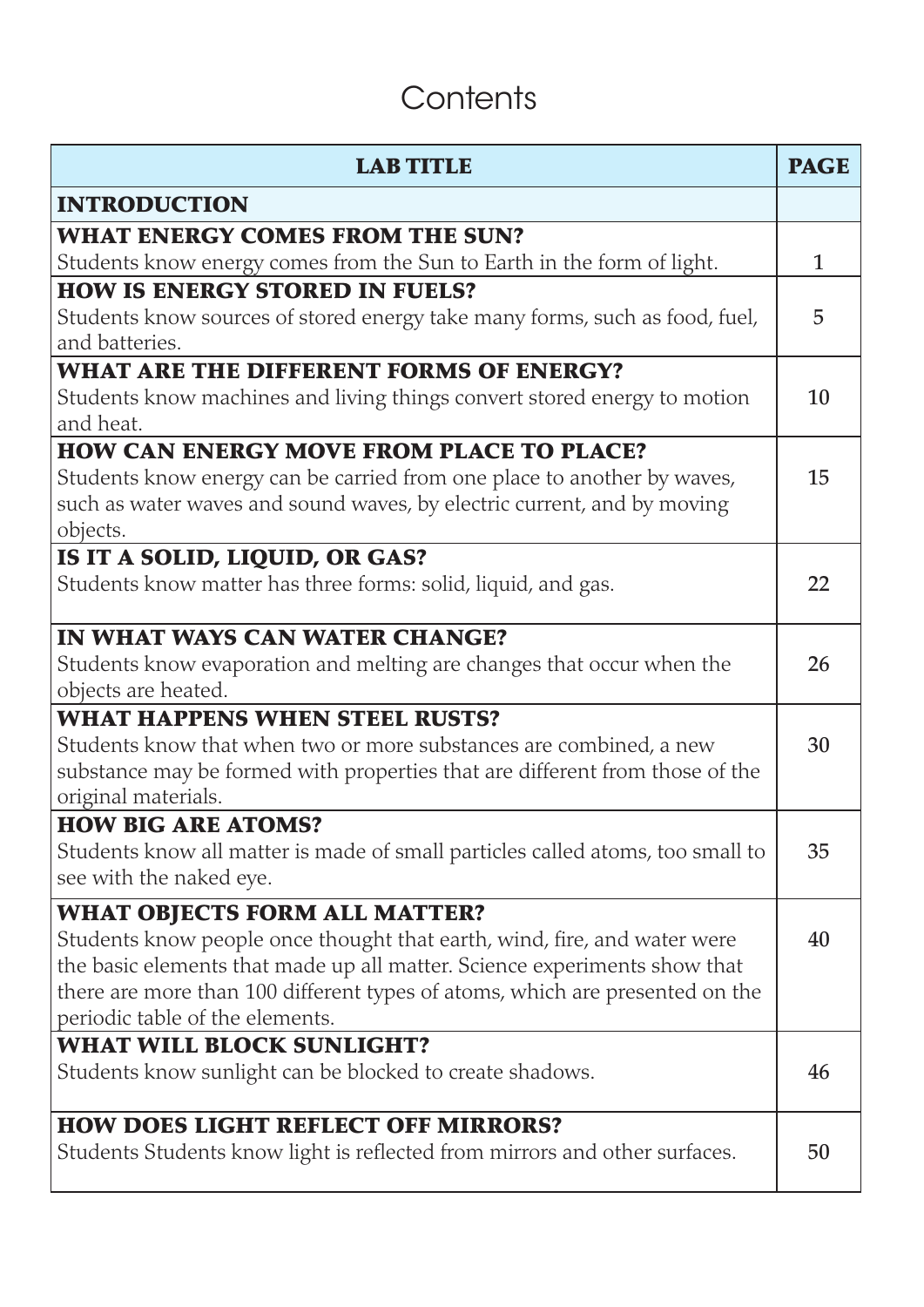# **Contents**

| <b>LAB TITLE</b>                                                               | <b>PAGE</b> |
|--------------------------------------------------------------------------------|-------------|
| <b>WHAT HAPPENS WHEN LIGHT IS ABSORBED?</b>                                    |             |
| Students know the color of light striking an object affects the way the object | 55          |
| is seen.                                                                       |             |
| <b>HOW DO OUR EYES WORK?</b>                                                   |             |
| Students know an object is seen when light traveling from the object enters    | 60          |
| the eye.                                                                       |             |
| <b>WHAT DO LEAVES DO?</b>                                                      |             |
| Students know plants and animals have structures that serve different          | 66          |
| functions in growth, survival, and reproduction.                               |             |
| <b>HOW DO LEAVES HELP A PLANT SURVIVE?</b>                                     |             |
| Students know plants and animals have structures that serve different          | 70          |
| functions in growth, survival, and reproduction.                               |             |
| <b>WHAT IS THE FUNCTION OF A PLANT'S STEM?</b>                                 |             |
| Students know plants and animals have structures that serve different          | 74          |
| functions in growth, survival, and reproduction.                               |             |
| <b>WHAT DO ROOTS DO?</b>                                                       |             |
| Students know plants and animals have structures that serve different          | 78          |
| functions in growth, survival, and reproduction.                               |             |
| <b>HOW DIVERSE ARE DIFFERENT ENVIRONMENTS?</b>                                 |             |
| Students know examples of diverse life forms in different environments, such   | 84          |
| as oceans, deserts, tundra, forests, grasslands, and wetlands.                 |             |
| <b>HOW DO HUMANS IMPACT THE ENVIRONMENT?</b><br>Students                       |             |
| know living things cause changes in the environment in which they live:        | 90          |
| some of these changes are detrimental to the organism or other organisms,      |             |
| and some are beneficial.                                                       |             |
| <b>DO THE STARS CHANGE AT NIGHT?</b>                                           |             |
| Students know rock, water, plants, and soil provide many resources, including  | 98          |
| food, fuel, and building materials, that humans use.                           |             |
| <b>WHAT HAPPENS TO THE MOON DURING THE MONTH?</b>                              |             |
| Students know that Earth is one of several planets that orbit the Sun and that | 102         |
| the Moon orbits Earth.                                                         |             |
| Students know telescopes magnify the appearance of some distant objects in     |             |
| the sky, including the Moon and the planets. The number of stars that can be   | 106         |
| seen through telescopes is dramatically greater than the number that can be    |             |
| seen by the unaided eye.                                                       |             |
| <b>HOW DO THE STARS MOVE IN THE SKY?</b>                                       |             |
| Students know that Earth is one of several planets that orbit the Sun and that | 111         |
| the Moon orbits Earth.                                                         |             |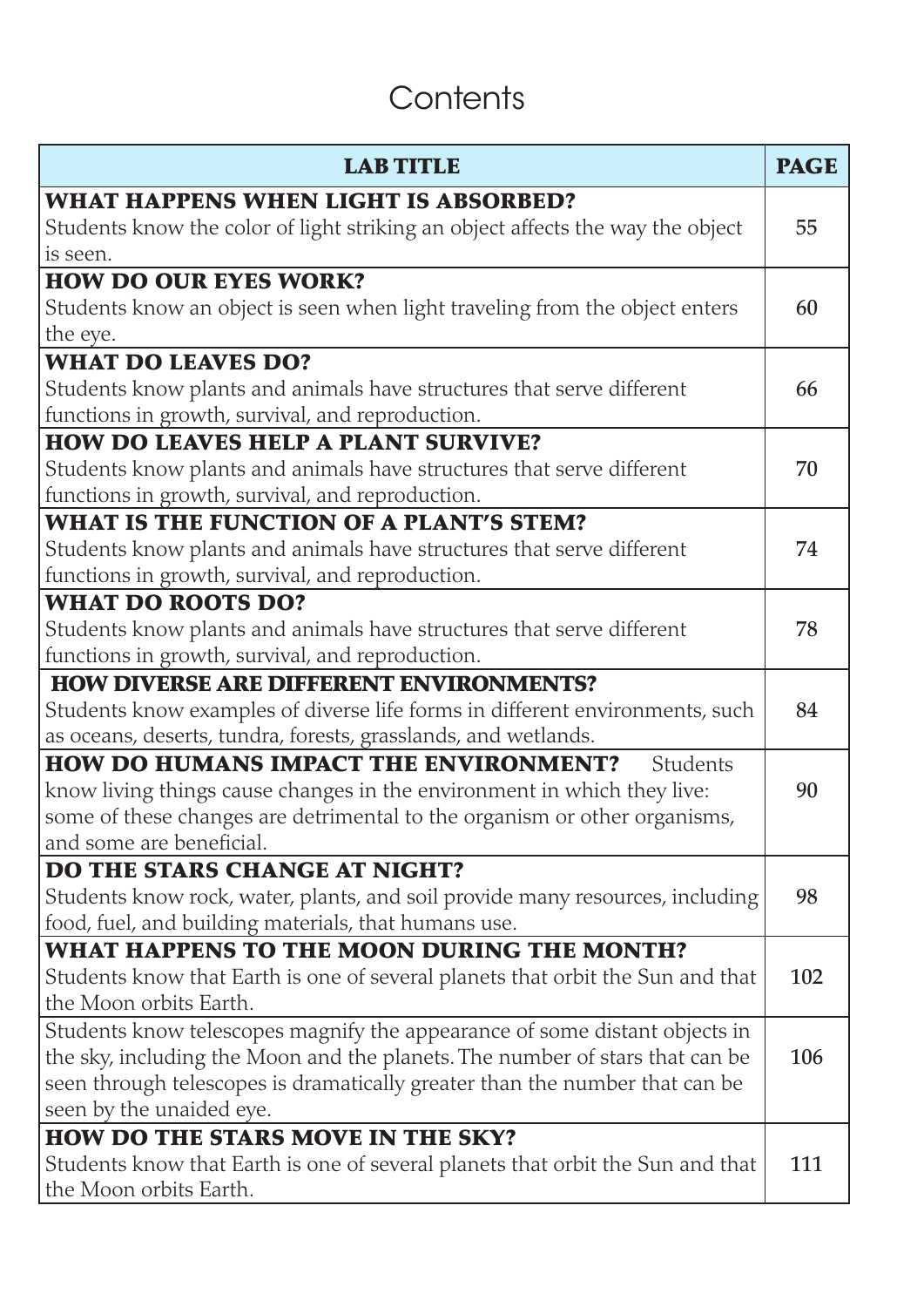#### Introduction to the lab manual:

This lab manual provides structure for teachers who wish to engage students in hands-on interactive learning but also provides support for teachers who are more comfortable with enquiry based learning. If you are a teacher who is taking his or her first "dive" into handson Science, the background material is designed to provide enough structure to help support the organisation of the lab and its materials. Most of the materials are commonly found in local supermarkets and department stores at a nominal cost. A few materials, like scales and hand microscopes can be found on-line. The lab sheets can be given to students so they follow step-by-step, or they can be told a general structure to follow.

The critical portion of any lab is to have a thorough discussion of the results and their thinking after the experiment is completed. It is suggested that you take as much time as the experiment to have this discussion with students. The real learning occurs not from the hands-on experiment, but from a deep discussion of the experiment, while making connections to the concept they are learning. For this reason, it is suggested that the students do the experiment FIRST and then have the students learn the concepts. They will have a better understanding of the concept if they first conduct an experiment, gain the experience and then discuss a new concept.

Even without a strong Science background, get into the habit of asking questions. The process of asking questions and being inquisitive will generate more excitement for students and will engage them in a deeper way of learning Science. "I don't know" is as important to learning as having all the answers. Together you can learn Science and discover the major ideas that Scientists' research.

If you are an experienced teacher, the Teacher Guided Questions to Enquiry are designed to provide prompts for students. These questions are not intended to be assessment questions, but ones that will engage students in the general direction of the benchmark. The teacher may select one or two, but not all of them, to have students start on an open enquiry approach to learning. The students will engage in their own experiment, create their own procedures and make conclusions from their data. For this reason, there are no answers to those questions. They are open ended and can be used to formulate interesting experiments for advanced students. The slight variation in some of the questions in each of the labs is designed to provide a sufficient number of prompts at various levels of Bloom's Taxonomy to engage students.

Throughout the year, encourage questioning, student dialogue and the scientific process. There is no one exact scientific method as is often suggested. The process of learning about the world and universe, drawing conclusions from facts and building these facts into strong scientific theories is the work of Science. Science is always growing, stretching and expanding its knowledge base. It is about challenging well-supported ideas to discover weakness. This is exactly what students should be encouraged to do! And in the end, Science is not something to study, it is something to do!

#### Science is a VERB!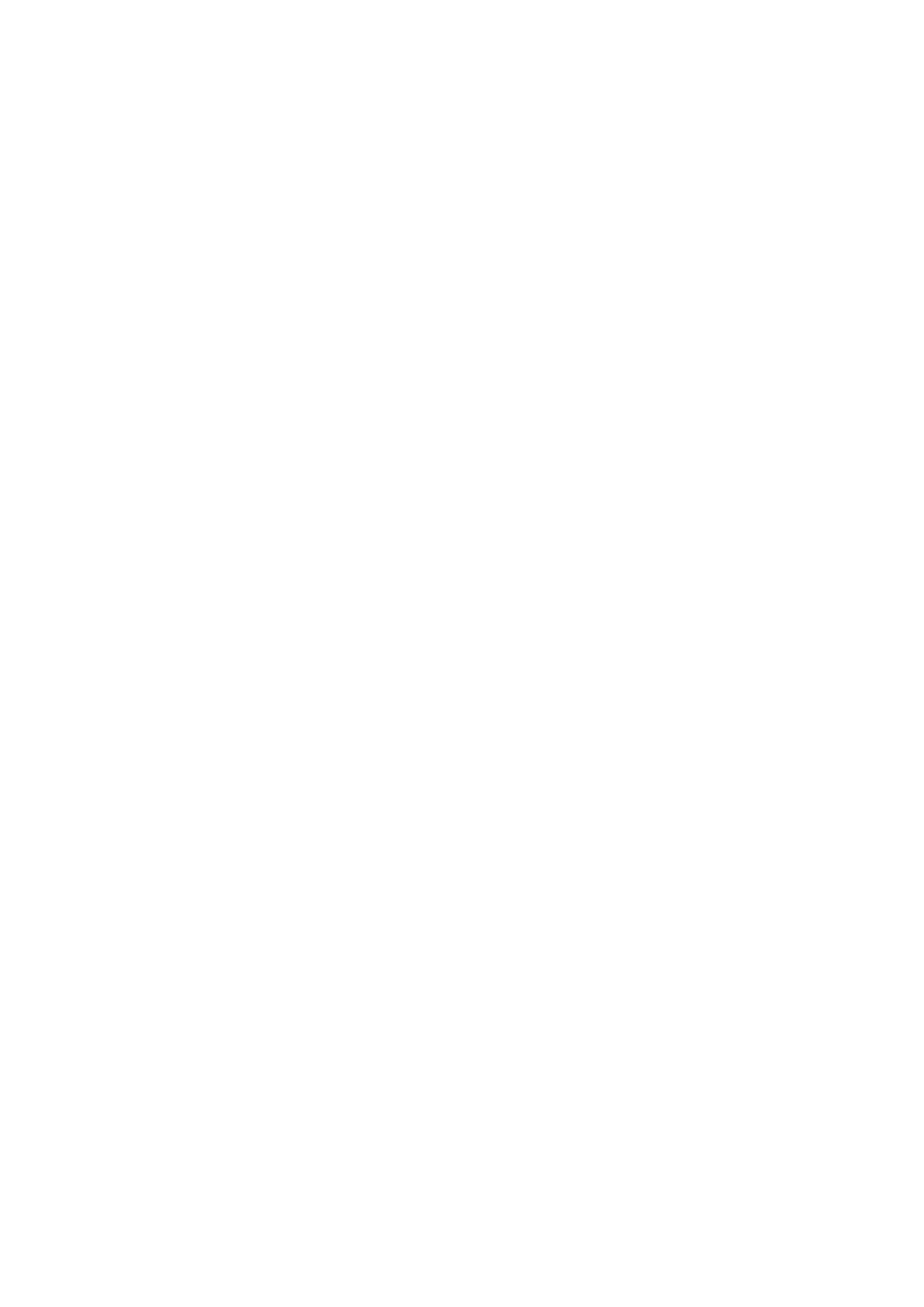#### Science is a Verb

## PHYSICAL SCIENCES

#### What happens When Light is Absorbed?

**Description:** Students will observe a laser beam in a cup of water, as green food coloring is added, to observe that the green coloring absorbs red light.

#### *Student Materials (per group):*

- Cup •
- Water •
- Green food coloring •
- Milk •
- Stirrers •

#### Background and Misconceptions:

It is recommended that the students complete the lab entitled "Does Light Travel In A Straight Line" along with this lab. That lab deals with reflection and refraction of light.

In this lab, absorption is the main topic. When light is absorbed, its colors are subtracted. Red is completely absorbed by green materials. The reason we see light is because it is reflected to our eyes. When you see red paper under white light, the red paper is absorbing all the colors EXCEPT red and this light travels to our eyes. (It should be noted that RED from a pigment is actually a combination of magenta and yellow pigments). Blue and green light are subtracted. If you hold a red sheet of paper under a blue or green light, it will appear to be black. Blue and green light contain no red light. Black is the absence of color. So a white light that shines on black paper will appear black because it is absorbing all the light.

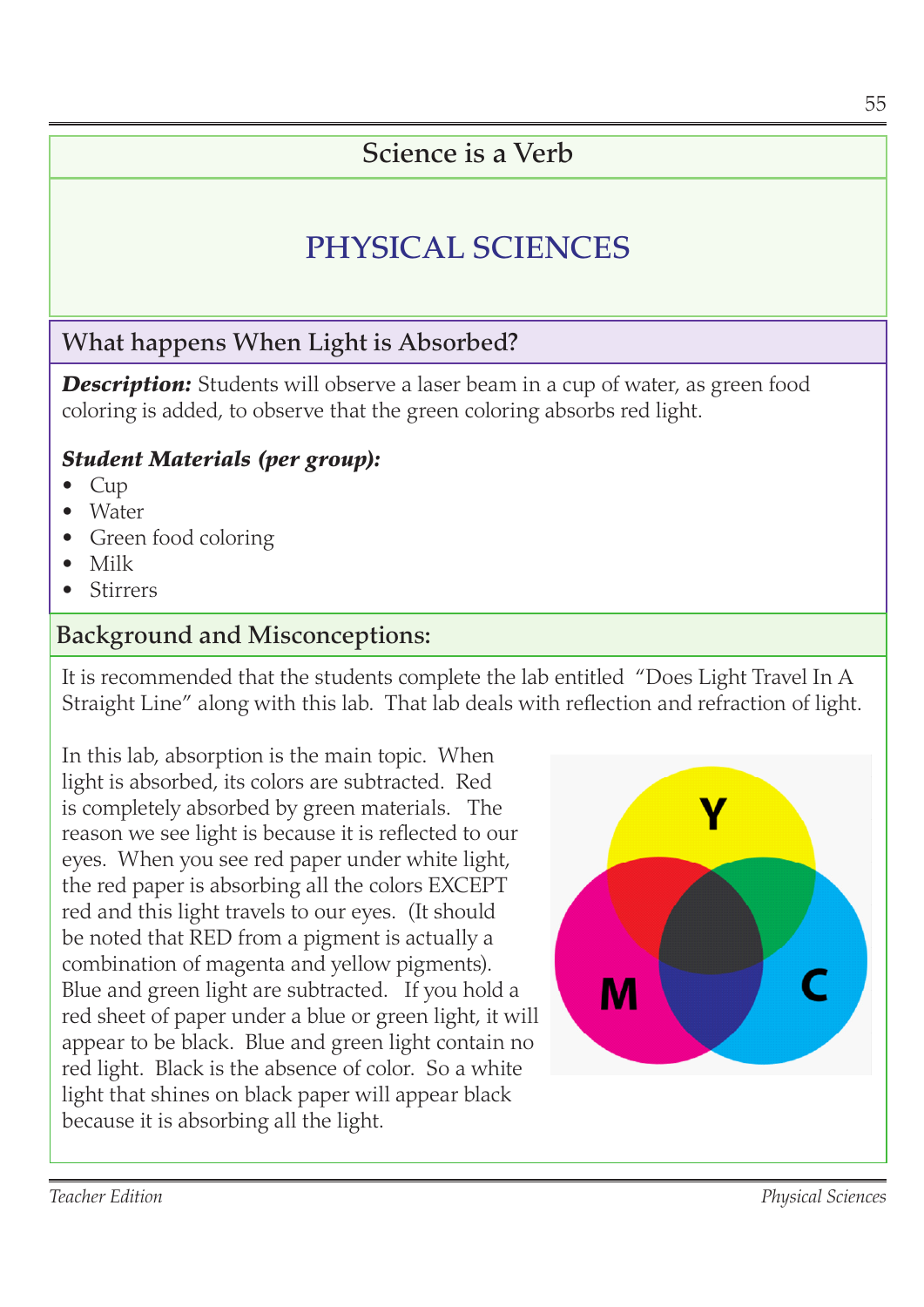#### Science is a Verb Physical Sciences:

If you try these experiments by examining pieces of paper under different colors of light, make sure you find pure red, blue or green light bulbs. Many bulbs are not truly one color. As a result, the results may be distorted from the descriptions here. Likewise, you can use filters to examine different colors of paper, but they must be high quality filters that will filter almost all the light except the color of the filter. In other words, the red filter must filter out all the colors except red, so that most other pure colors will appear to be black or gray.

Please note that a major misconception exits about the primary colors of light and the primary colors of pigments. They are two sets of different colors. The primary colors of light are red, blue, and green. The primary colors of pigments are cyan, magenta and yellow. The primary colors of pigments are a result of the absorption and reflection of light.

#### Teacher Guided Questions to Inquiry:

#### *Use these questions to get the students started on their own inquiry!*

- What happens when light is absorbed? 1.
- 2. How can you make a laser beam disappear?
- What happens when red light strikes green paper? 3.

#### Additional Hints:

• Use only hand held keychain lasers. Do not use the green laser pointers.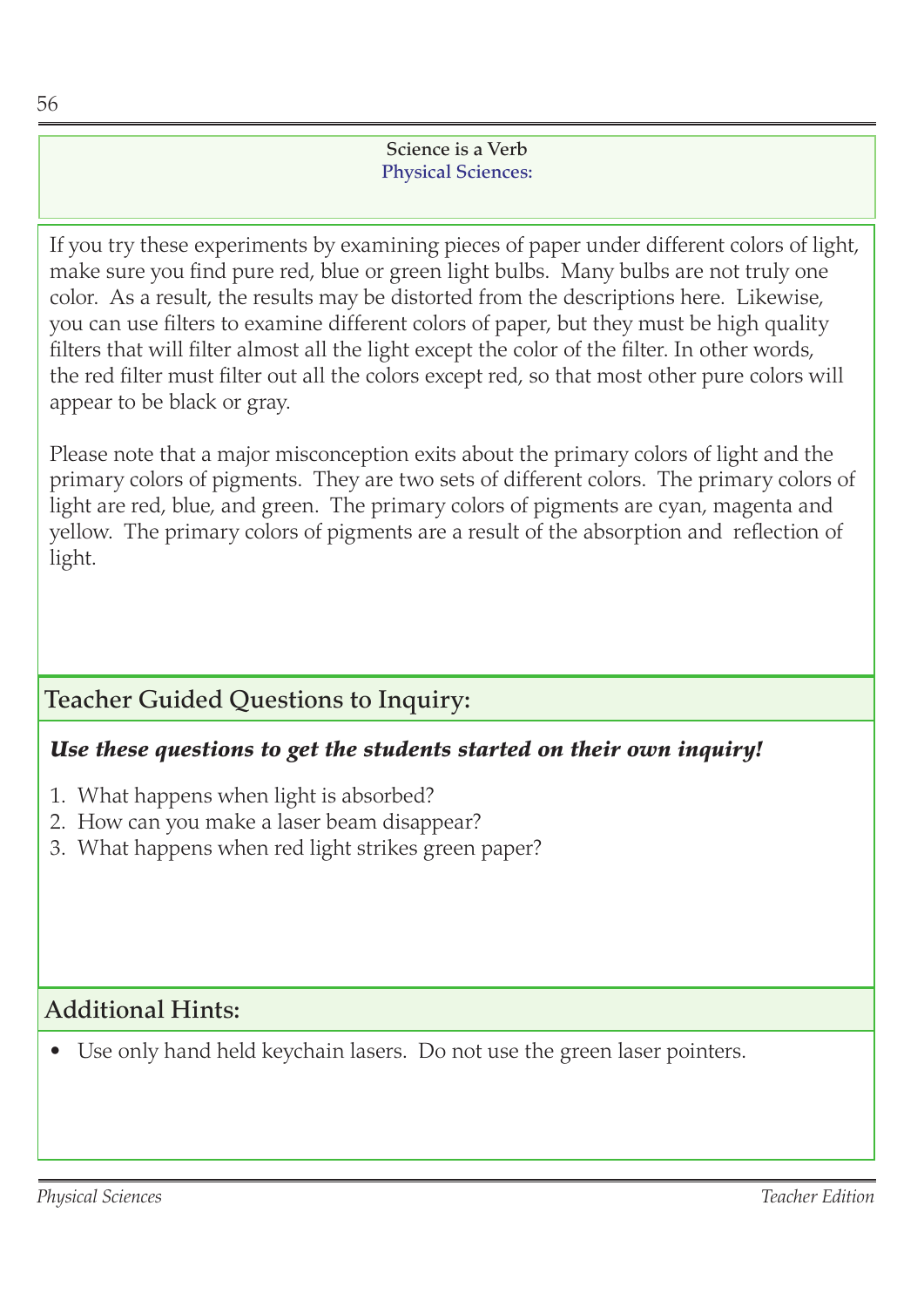#### Science is a Verb Physical Sciences:

#### What happens When Light is Absorbed?

#### *TEACHER ANSWER KEY*

Description: Light can either be reflected, refracted, or absorbed. In this experiment, you are going to explore what happens when a red laser beam shines through green food coloring.

| <b>Materials:</b> | Cup                 | Water           |
|-------------------|---------------------|-----------------|
|                   | Laser               | Milk            |
|                   | Green food coloring | <b>Stirrers</b> |

#### Procedures:

| 1. Hold the laser above the water like  <br>in the picture. |                                     |
|-------------------------------------------------------------|-------------------------------------|
| 2. Draw the laser you see inside the<br>water.              |                                     |
| 3. Do you see the laser beam?                               |                                     |
|                                                             | You can barely see it in the water. |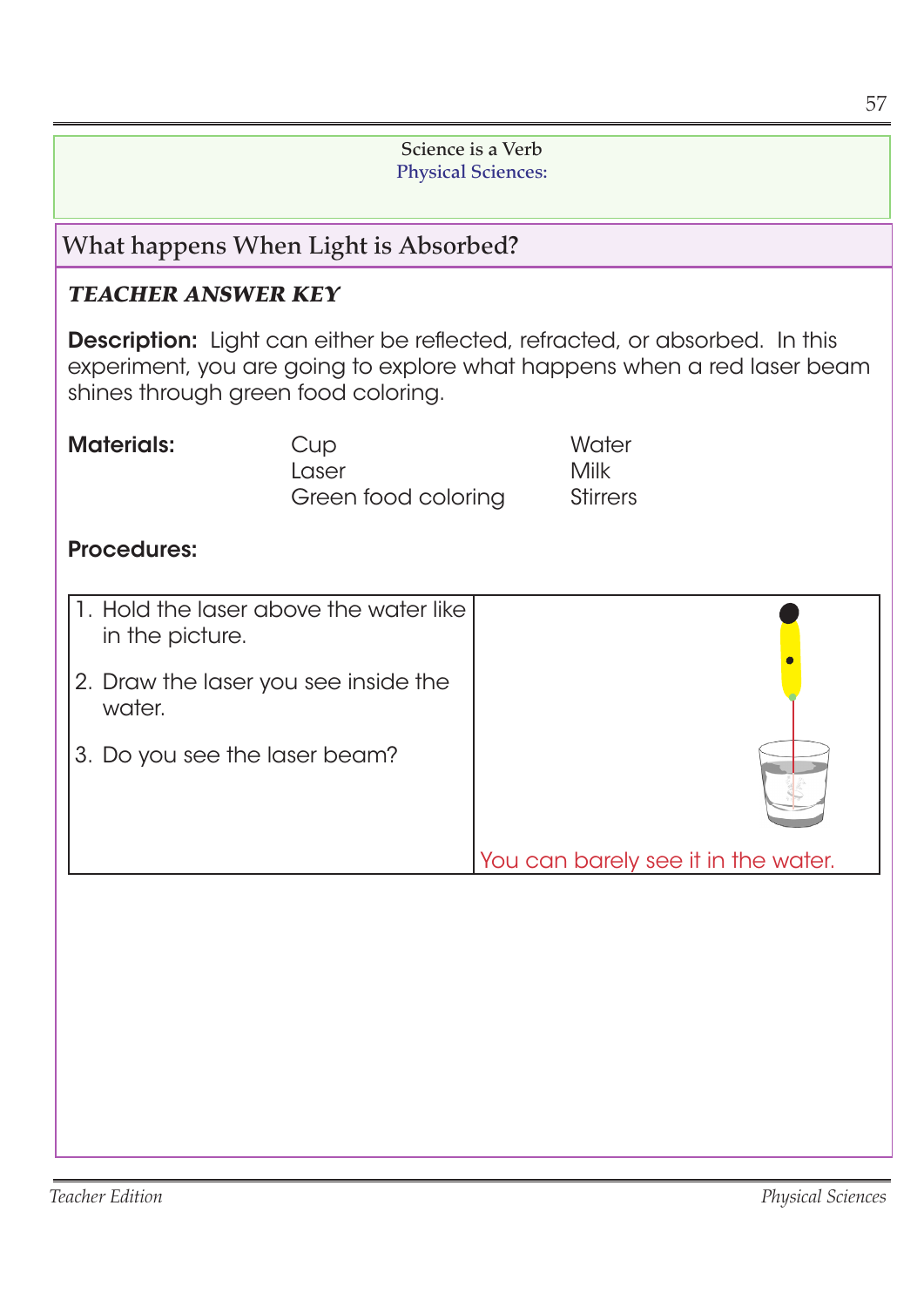